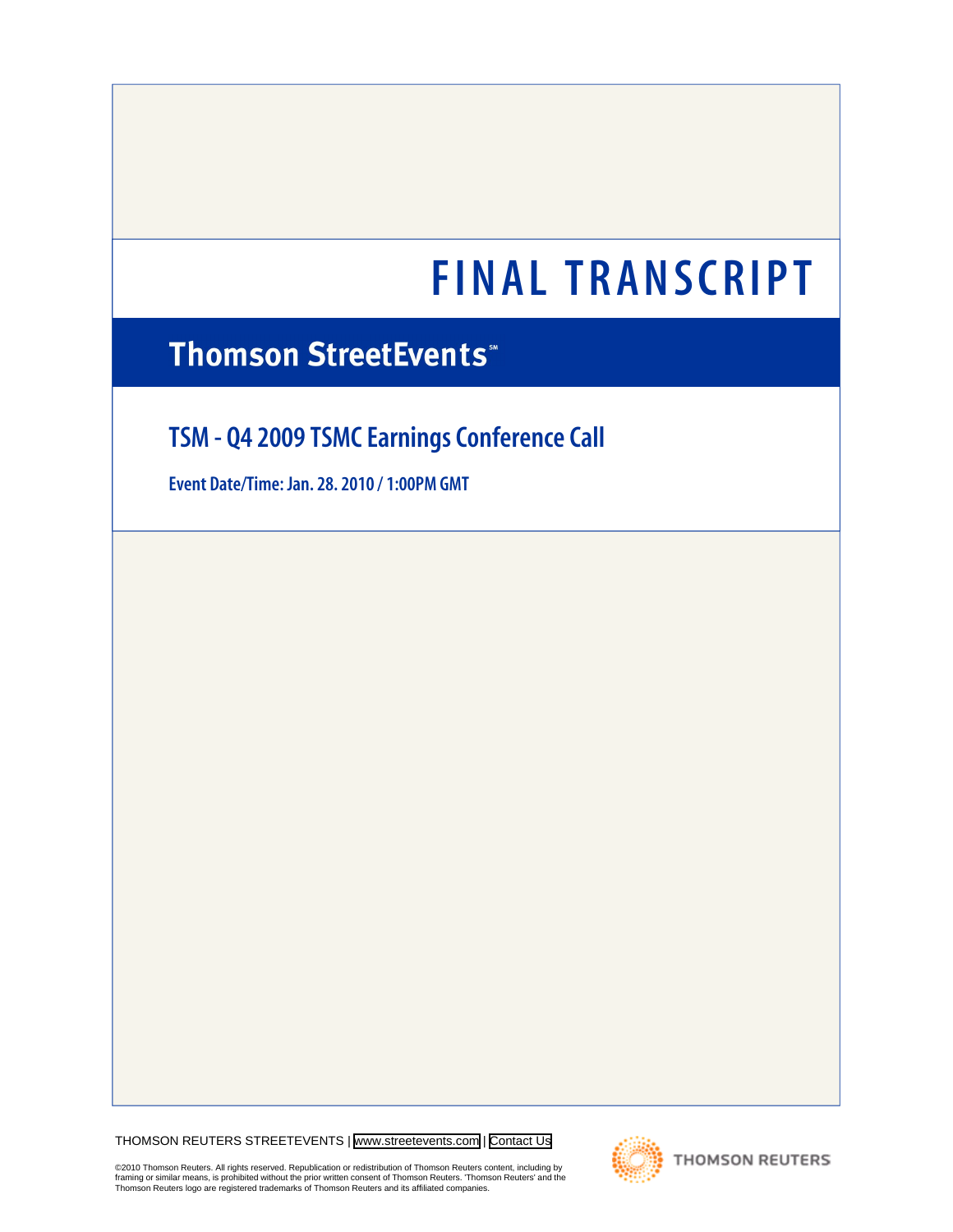# **CORPORATE PARTICIPANTS**

**[Elizabeth Sun](#page-1-0)** *TSMC - Head, IR*

**[Lora Ho](#page-2-0)** *TSMC - CFO*

**[Morris Chang](#page-3-0)** *TSMC - Chairman and CEO*

# **CONFERENCE CALL PARTICIPANTS**

**[Mehdi Hosseini](#page-5-0)** *Friedman, Billings, Ramsey Group, Inc. - Analyst*

**[Shailesh Jaitly](#page-6-0)** *Nomura Securities International - Analyst*

**[Pranab Sarmah](#page-7-0)** *Daiwa Institute of Research - Analyst*

**[Satya Kumar](#page-8-0)** *Credit Suisse - Analyst*

**[J.J. Park](#page-9-0)** *JPMorgan - Analyst*

**[Steven Pelayo](#page-10-0)** *HSBC - Analyst*

**[Donald Lu](#page-12-0)** *Goldman Sachs - Analyst*

**[Michael Chou](#page-15-0)** *Deutsche Bank - Analyst*

# **PRESENTATION**

# **Operator**

<span id="page-1-0"></span>Welcome to TSMC's fourth quarter '09 results webcast conference call. This conference call is being webcast live via the TSMC website at www.tsmc.com, and only in audio mode. (Operator Instructions). I would now like to turn the conference over to Dr. Elizabeth Sun, TSMC's Head of Investor Relations.

# **Elizabeth Sun** *- TSMC - Head, IR*

Thank you, Latree. Good morning and good evening everyone. Welcome to TSMC's fourth quarter 2009 conference call. Joining us on the call are Dr. Morris Chang, our Chairman and Chief Executive Officer and, Ms. Lora Ho, our Vice President and Chief Financial Officer. The format of today's conference call will be as follows. First, Lora will summarize our operations in the fourth quarter and give you our guidance for the first quarter of 2010. Then TSMC's Chairman, Dr. Chang, will provide his general remarks on the business outlook and a couple of key messages. Then we will open the floor to questions.

For those participants who do not yet have a copy of the press release, you may download it from TSMC's website at www.tsmc.com. Please also download the summary slides in relation to today's quarterly review presentation. I would like to remind all listeners that following discussions may contain forward-looking statements that subject to significant risks and uncertainties which could cause actual results to differ materially from those contained in the forward-looking statements.

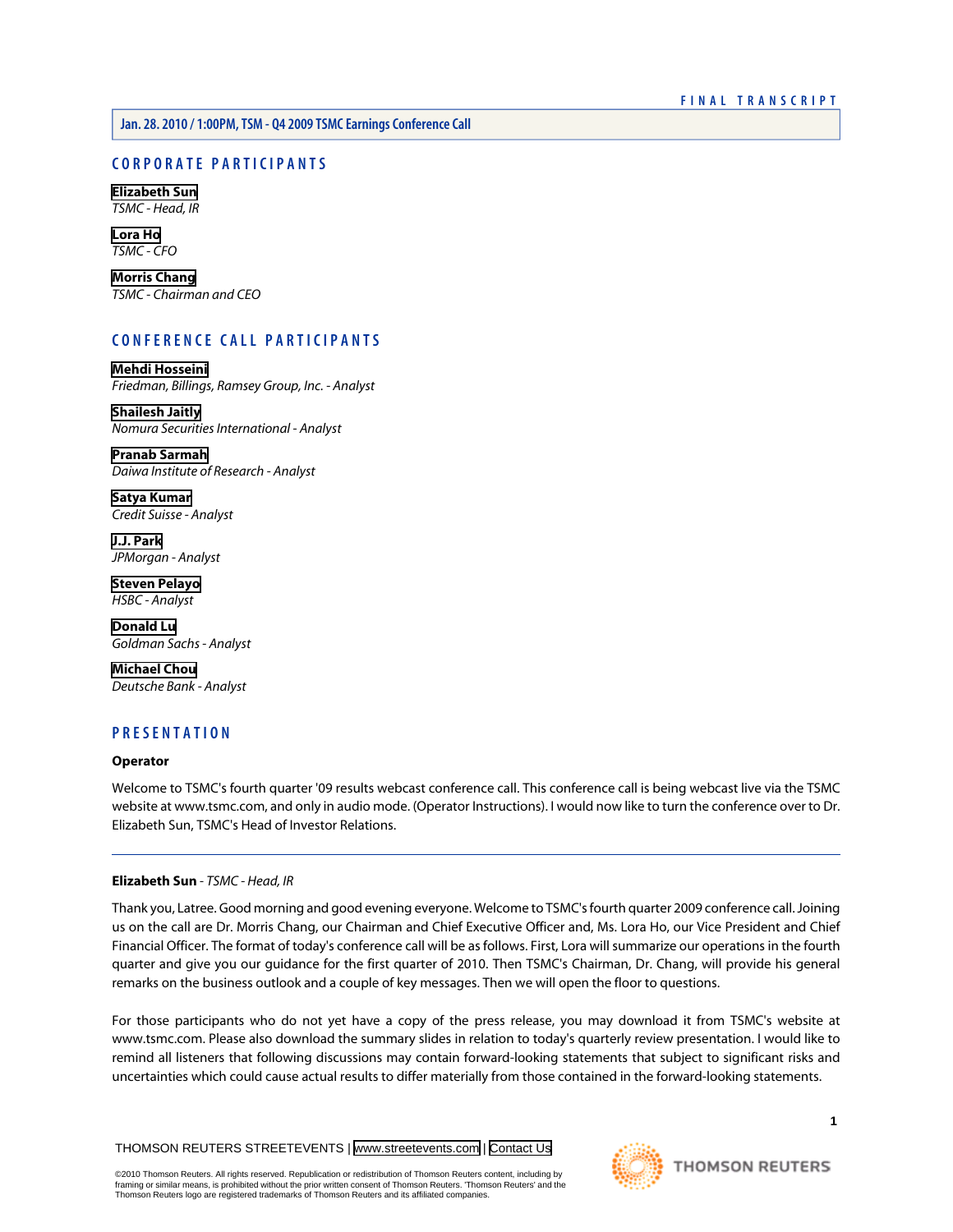Information as to those factors that could cause actual results to differ materially from TSMC's forward-looking statements may be found in TSMC's Annual Report on Form 20-F filed with the United States Securities and Exchange Commission on April 17, 2009, and such other documents as TSMC may file with, or submit to, the SEC from time to time. Except as required by law, we undertake no obligation to update any forward-looking statement, whether as a result of new information, future events, or otherwise. And now I would like to turn the call over to Lora.

# <span id="page-2-0"></span>**Lora Ho** *- TSMC - CFO*

Thank you, Elizabeth. Good morning and good evening. Welcome to our fourth quarter 2009 earnings conference call. First, I will go over the highlights of our fourth quarter, followed by a recap of 2009. Then I will give you the outlook for the first quarter in 2010. Please refer to the quarterly financial summary slides on our website. All dollar figures are in TWD dollars unless otherwise stated.

In the fourth quarter our top line continued to grow, mainly due to the strong demand for computer-related applications. With a higher utilization rate and an enhanced cost structure our profits and the profit margins again improved sequentially in the quarter. Net sales of TWD92.1b were up 2.4% compared with the third quarter and up 42.6% year over year. Wafer shipments were TWD2.43m eight-inch equivalent Wafer, slightly down 0.6% sequentially and up 58.6% compared with the same period a year ago.

Gross margin was 48.5%, 0.8 percentage point increase from the prior quarter and a 17.2 percentage points' increase year over year. Operating margin of 36.5% was up 0.9 percentage points sequentially and up 17.9 percentage points compared with fourth quarter '08. EPS for the fourth quarter '09 reached TWD1.26 and ROE stayed flat at 27.3% compared with the prior quarter.

Let's now take a look at the income statement. Our gross profit margin was 48.5%, representing a 0.8 percentage point increase from the last quarter, as a result of increased utilization rate and continued cost improvement, partially offset by an unfavorable exchange rate. Operating expense increased TWD180m from the prior quarter, reflecting increased research activities in our 28nm and 22nm technologies.

Non-operating income was up TWD900m sequentially primarily due to the inflow of litigation compensation. Net investment gain was TWD300m, down TWD100m from the prior quarter, reflecting declined profit in certain invested companies. Net margin was 35.5%, up 1.5 percentage points sequentially and up 16.2 percentage points year over year.

On an application basis the sequential growth of our fourth quarter revenue is mostly driven by the strength in the Computer segment, which grew 22% sequentially. Communication Applications declined 8% from the prior quarter after two strong quarters of growth, while Consumer decreased 15% quarter over quarter, in line with the normal seasonality. Overall, revenue from Communications, Computer and Consumer Applications (sic) accounted for 39%, 33% and 13% of our Wafer sales in fourth quarter '09 respectively.

On page seven, by technology, total Wafer sales from 0.13 microns and below accounted for 70% of our total Wafer sales, representing a three percentage point increase from last quarter. For 40nm revenue were more than doubled compared with the third quarter, accounting for 9% of our total Wafer sales, from 4% in the prior quarter. For 65nm, revenue contribution was 30%, meanwhile, 90nm and 0.13nm represented 16% and 15% of our total Wafer sales respectively.

Now let's move on to the balance sheet and cash flow statement. We ended the fourth quarter with TWD196b in cash and short-term investments, compared with TWD180b in the prior quarter, primarily due to the free cash flow generated in the quarter. On the other hand, total current liabilities increased TWD24b as a result of increased accounts payable to suppliers and accrual for employee profit sharing during the quarter.

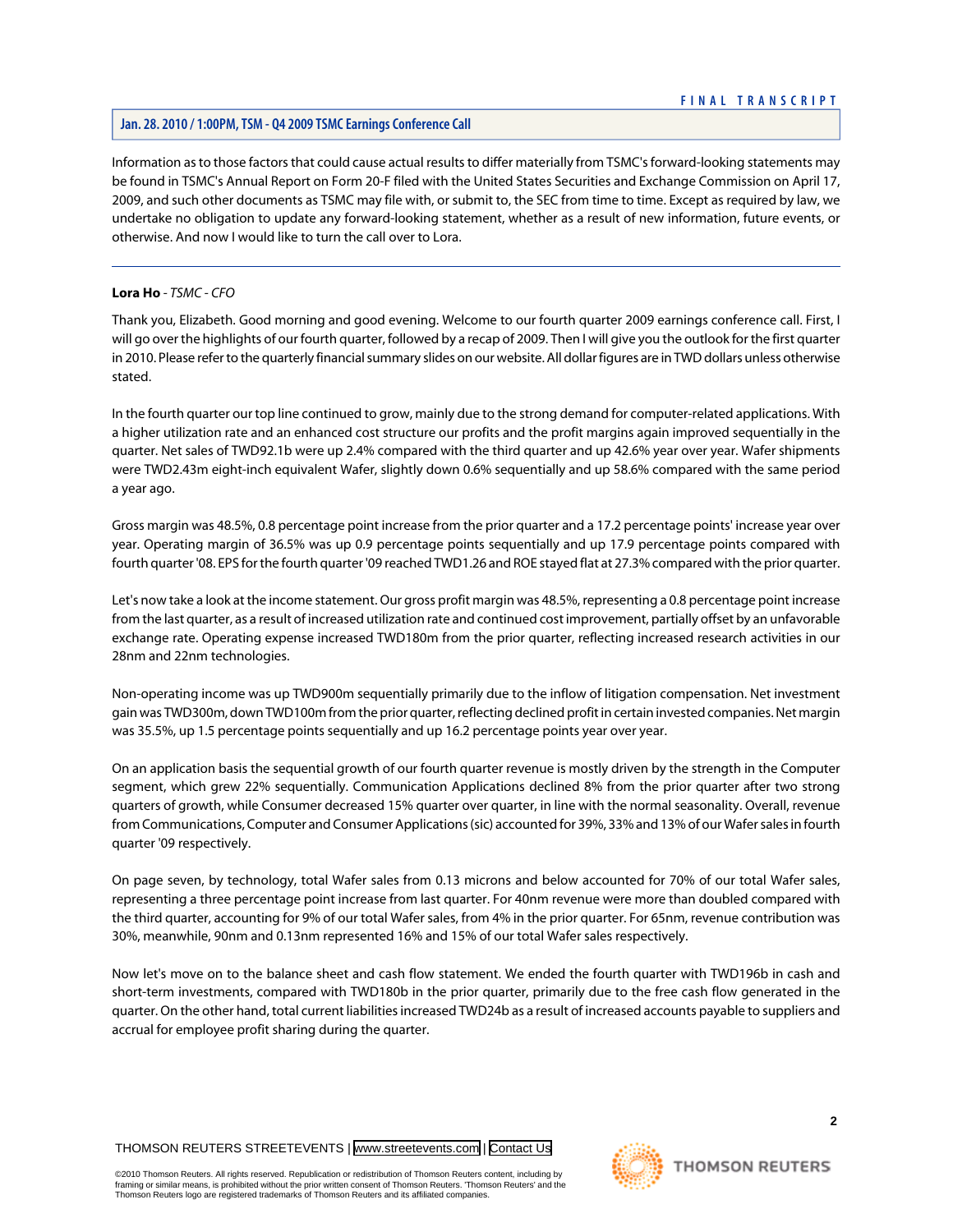Accounts receivable days and inventory turnover days were 36 days and 42 days respectively. Net fixed asset turnover was 1.4 times. Cash flow generated by operating activities reached TWD62b, with an increase of TWD15b from the third quarter due to higher net income, the advance of cash payments of employee profit sharing and a decrease in net working capital.

In investment activities capital expenditure was TWD42.7b. Meanwhile, net purchase of short-term marketable securities and others were roughly TWD5b. In sum, the ending cash balance was TWD171b, up TWD14b sequentially. Free cash flow was TWD19.3b, up by TWD4.7b compared with the last quarter.

Let's turn to CapEx in capital expenditures. Total installed capacity was about 2.53m eight-inch equivalent Wafers in the fourth quarter, representing a 3.6% increase from the prior quarter. In the first quarter of 2010 we expect overall capacity to increase by 1%. 12-inch capacity will expand by around 8% quarter over quarter, while eight-inch capacity will be lowered due to an annual maintenance and the capacity migration to higher nodes. For 2009 overall capacity was 9.95m eight-inch equivalent Wafers, up 6% from 2008. 12-inch capacity increased by 11% year over year, accounting for 42% of total capacity.

In terms of capital expenditure we spent \$1.3b during the quarter. Capital expenditure for 2009 was \$2.67b in aggregate, compared with \$1.89b spent in 2008.

Now let me give you a short recap of 2009. In a rapidly changing year as 2009 TSMC was able to maintain profitable at the bottom of the downturn, and then was able to quickly ramp up capacity with demand fast recovered. From the financial performance perspective, although 2009 revenues dropped 11% compared with 2008, the growth and operating profit margins were kept at similar level compared with 2008. As a result, we should be able to maintain the dividend per share that we had been paying our shareholders in the past few years. We ended the year with a sound performance in our balance sheet and cash flow. With a strong balance sheet and an [end-core] flow cash position, I believe TSMC is well positioned to invest for the future.

Now let me turn to the outlook for the first quarter of 2010. Based on our current business expectations and a forecast exchange rate of TWD31.6 we expect our consolidated revenue in the first quarter to come in between TWD89b and TWD91b. In terms of margins we expect our first quarter gross margin to be between 46.5% and 48.5%, operating margin to be between 35% and 37%. Lastly, due to a strong demand outlook for our advanced technologies 2010 capital expenditure will be around \$4.8b.

<span id="page-3-0"></span>This concludes my remarks today. Now let me turn the call over to Dr. Morris Chang, our Chairman and CEO, for his remarks.

# **Morris Chang** *- TSMC - Chairman and CEO*

Hi, this is Morris Chang. Good morning and good evening. We had a good quarter and a year much better than imagined a year ago. Furthermore, TSMC outlook for 2010 is very good. For the end market we forecast PCs to grow by 14% this year, we forecast handsets to grow by 12% this year and we forecast digital consumer electronics to grow by 7% this year. Worldwide Semiconductor market last year contracted by about 9%. This year we expect it to grow by about 18%, with large contribution from memory, which will grow more than 30%. In the first quarter, however, the worldwide Semiconductor market will decline seasonally in low single digit. The first quarter declines that we are forecasting for the worldwide Semiconductor market is actually a little better than the historical seasonal average.

On TSMC's supply chain inventory, as you probably know, we keep track of all of our major customers' inventory, and at this point we have good data as of the end of third quarter. And that data showed us, by and large, our major customers' inventory have been declining in the first three quarters of last year. We have now partial data available for their fourth quarter, and that partial data show us that the inventory -- their inventory has stabilized from the third quarter-end level, but it's still below historical seasonal level.

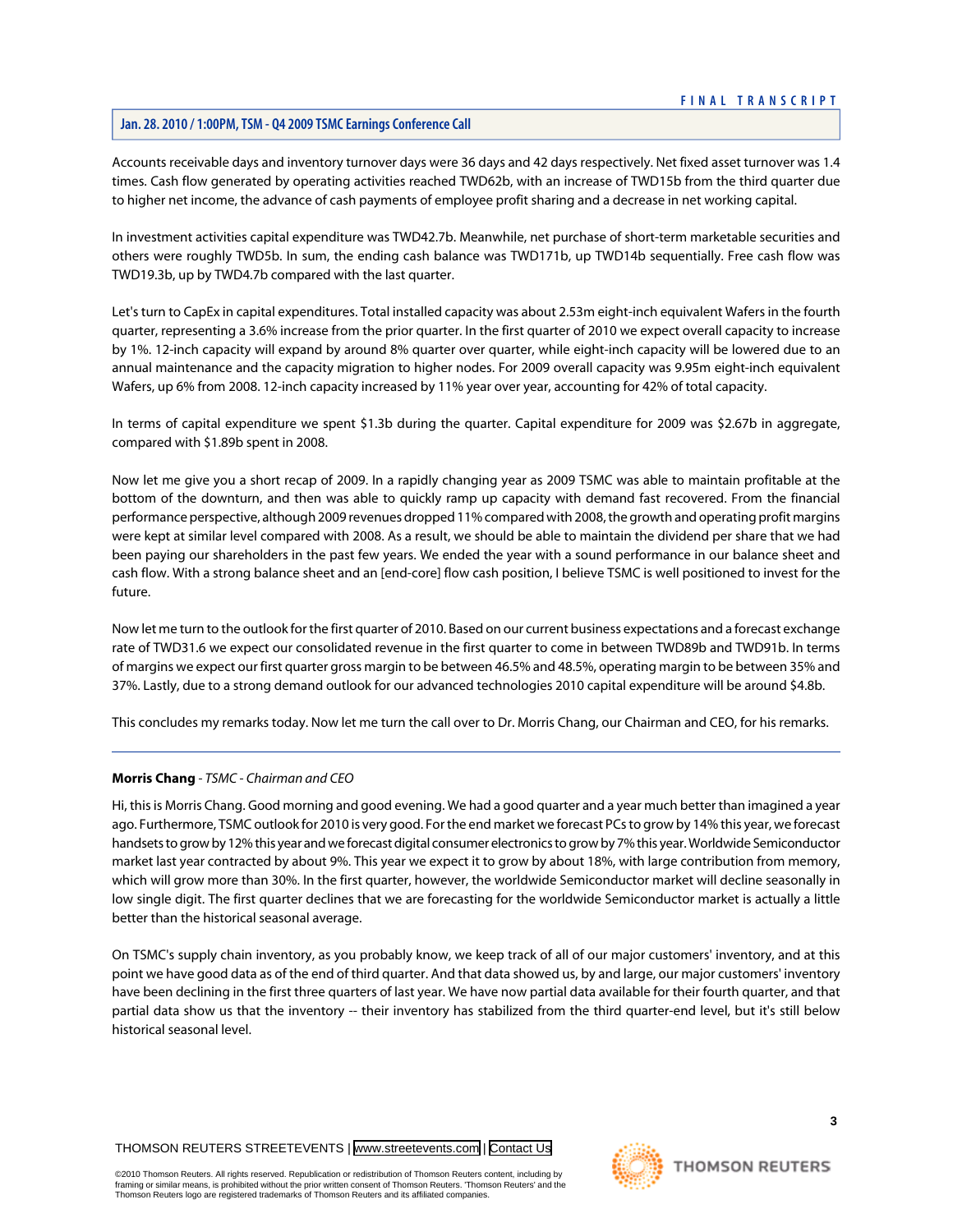Now let's address the world Foundry market. We forecast that the world Foundry market will grow by 29% this year after having contracted 17% last year. This really is not surprising, because if you combine the '09 contraction with the 2010 growth for the Semiconductor market and the Foundry market you find that the Semiconductor market contracted by 9% last year and will grow by 18% this year, for a two-year growth of 9%.

For the Foundry market it contracted by about 17% last year and we are forecasting it to grow by 29% this year. If you combine the two, you have a net growth of 12% for the Foundry market. So the net two-year growth of the Semiconductor market is 9% and the net two year growth of the Foundry market is 12%, which is well within what we normally see. That is, the Foundry market grows somewhat faster than the Semiconductor market.

Now, in technology and manufacturing, on 28nm our development of the 28nm technology is progressing well. More than two dozen customers are working with us on wireless communication, computer and networking-related applications. Product [tape-outs] are expected around the middle of this year. On 45nm and 40nm yields continue to improve even at a faster pace in the last three months. Gross margins, however, on the 40nm and 45nm is still not up to the corporate gross margin. Of course, one has to remember that this is a pretty high target. Further improvements, however, are expected all through this year.

I would, therefore, expect that before the end of this year the 45nm, 40nm gross margin will be up to the corporate gross margin level. All other technologies, by that, I mean everything 65nm and above, are humming along very well on our manufacturing sites. Utilization is expected to be near to, or above, 100% across the board. By that, I mean all technologies, even the 0.5 micron technology in our six-inch Fab, which is 15 years old. Utilization is expected to be near to, or above, 100% across the board in all technologies in all TSMC Fabs. We do have a shortage of capacity, particularly in advanced nodes.

On capital expenditures and the capacity, because of the high anticipated demand we accelerated our capital spending in the second half of last year and, as the CFO pointed out earlier, we are forecasting a capital expenditure of \$4.8b this year. In the \$4.8b the advanced nodes accounted for 94%. New businesses account for 2% and the [morse] technology, which is practically all in the mainstream technologies, accounts for 3%. Other items account for 1%.

Now I would like to address briefly the concerns that some have expressed on the risks of too much capacity, therefore, erosion of price, etc. On the 28nm and the 40nm, 45nm technologies we are pioneering the technologies. We have pioneered the 40nm, 45nm Foundry technology and we expect to pioneer the 28nm Foundry technology. We are by far the leader in those two technologies and we expect, at least in the next two years, to be by far the leading supplier that combines technology availability, yields and physical capacity. Being such a supplier on 28nm and 45nm, 40nm I see minimal risk in over capacity in the next two years. And, indeed, most of our capital spending this year, as well as most of the accelerated capital spending last year, was directed at those nodes.

Now on the other nodes, 65nm and above, there is a slight risk of overcapacity, but we believe it is an exceptional one compared to the risk of not investing, which is a loss of market share and a loss of customer partners' confidence that we painstakingly built up. I also want to point out that should overcapacity happen in 65nm and above we will win business on yields, delivery, reliability, service and customer partnership and, certainly, not just on price.

That is a battle we have fought often and won often. In fact, many times in the past the periods when other people's, our competitors', utilization is low and our utilization is high exceed the time when everybody is full. We are a veteran in fighting that kind of battle should it have to be fought again.

In summary, I see almost no risk in capacity exceeding demand in 28nm, 40nm, 45nm, at least in the next two years. And on the other nodes, 65nm and above, if an overcapacity situation occurs I believe we know how to fight that kind of battles.

We forecast the end market -- in summary, we forecast the end market to be strong this year. We forecast the world Semiconductor market to grow by 18% and the Foundry market to grow by 29%. Our technology progress is good, our manufacturing is good,

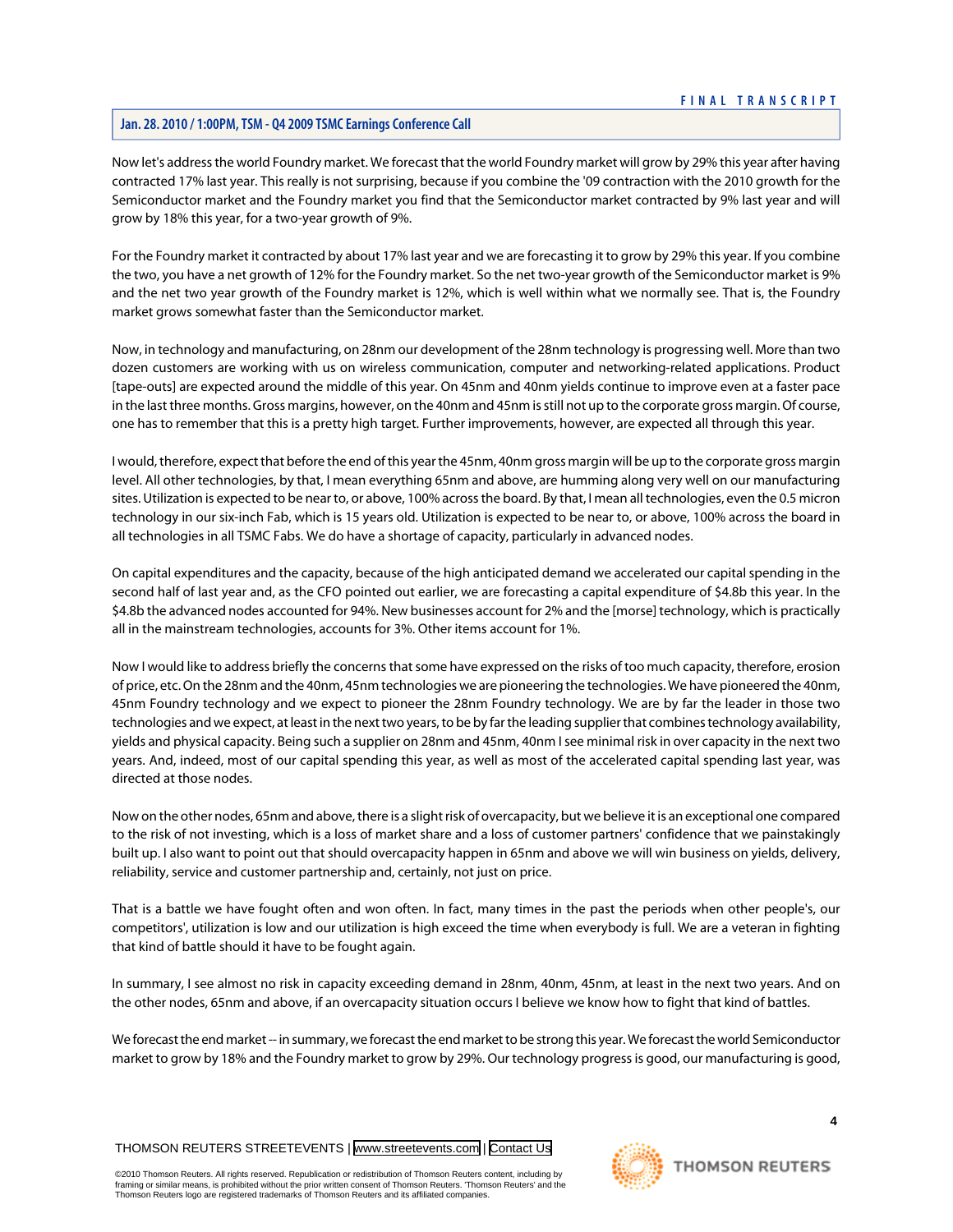we do have a capacity shortage situation but we are trying to catch up with that, and I believe that there is minimal risk in the most advanced nodes of overcapacity and, for the rest of the nodes, I believe we are going to win if the battle comes.

These are the remarks that I have prepared and I believe now we are open to questions.

# **QUESTIONS AND ANSWERS**

**Elizabeth Sun** *- TSMC - Head, IR*

This concludes our prepared statements. Operator, please open the floor to questions.

### **Operator**

<span id="page-5-0"></span>(Operator Instructions). Our first question comes from the line of Mehdi Hosseini with FBR. Please proceed.

# **Mehdi Hosseini** *- Friedman, Billings, Ramsey Group, Inc. - Analyst*

Thank you. Dr Chang, going back to your comments about the leading-edge capacity at TSM, the industry leader, so, to that extent, how should we think about the ASP mix? And as gross margin for 40nm improves where would you see the gross margin trending towards end of this year? And how would it compare to the prior peaks? And I have a follow-up question.

#### **Unidentified Speaker**

(Technical difficulty), I'm sorry.

**Mehdi Hosseini** *- Friedman, Billings, Ramsey Group, Inc. - Analyst*

How would the total overall --?

# **Morris Chang** *- TSMC - Chairman and CEO*

The total ASP trend, we do not pay too much attention to the corporate ASP trend, simply because we have so many technologies available and then the mix of these technologies is --- will -- they will influence the corporate average price very greatly. Now, we do monitor the ASP in each node very carefully.

And, now, another thing that I want to point out is that we make approximately the same gross margin in almost every node. So that is why we control the average price, we monitor the average price in each node very carefully and don't pay that much attention to the corporate average price. And we make about the same gross margin in every node.

So, where you say that by year end where will our gross margin be, well, I think it's premature to predict right now. I will say that our long-term objective, as far as profitability is concerned, is above 20% ROE and we are well above that right now. And I do see that by the end -- well, actually, not just by the end of the year, but for a long time, I think that we will not consider anything below 20% to be acceptable -- 20% ROE to be acceptable.

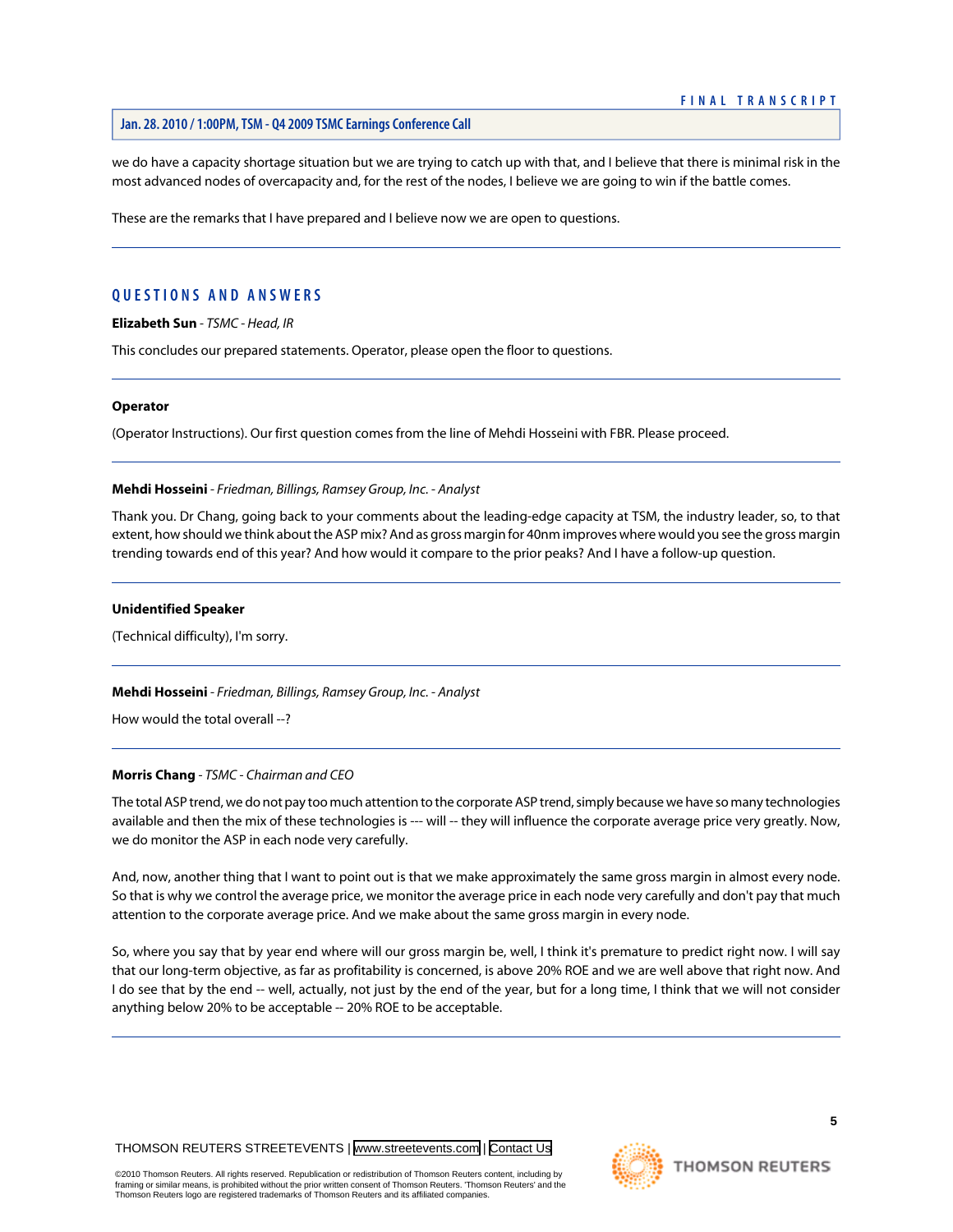# **Mehdi Hosseini** *- Friedman, Billings, Ramsey Group, Inc. - Analyst*

Sure. And just one follow-up question regarding the CapEx \$4.8b. How shall we think about the spending pattern? Would it be fair to say that this is going to be mostly front-end loaded; first half more CapEx spending than second half?

# **Morris Chang** *- TSMC - Chairman and CEO*

Yes, it will be front-end loaded because we are catching up in capacity.

# **Mehdi Hosseini** *- Friedman, Billings, Ramsey Group, Inc. - Analyst*

Okay. Thank you.

# **Operator**

<span id="page-6-0"></span>And our next question comes from the line of Shailesh Jaitly with Nomura. Please proceed.

# **Shailesh Jaitly** *- Nomura Securities International - Analyst*

Yes, hi. Thanks for taking my question. Dr. Chang, just one clarification on your comments about possibly no overcapacities in Foundry industry for the next two years. When you think about the industry and capacity growth, what kind of numbers are you imputing for the supply growth in 2010 and 2011?

# **Morris Chang** *- TSMC - Chairman and CEO*

Well, I said that I don't see any -- I see very minimal risk in overcapacity situation on the 28 -- on the most advanced nodes, 28nm, 40nm and 45nm in the next two years. As far as what the industrial capacity am I imputing, well, actually I get a lot of the intelligence from just the analysts' reports and from the media publications etc.

# **Shailesh Jaitly** *- Nomura Securities International - Analyst*

Okay. And because there have been so many capacity closures that were announced over the past 18 months, can we get some assessment from you as to what is the capacity contraction of the supply contraction that you are seeing from your IBM customers -- or the Foundry industry is seeing from the IBM customers?

# **Morris Chang** *- TSMC - Chairman and CEO*

I think the contraction is almost entirely in the advanced nodes and it's a reasonably gradual one. And now that is of course why I think that the Foundry market will outgrow the Semiconductor market for quite a while. I think that I would impute our growth -- our fast growth on the advanced nodes, at least our forecast fast growth on the advanced nodes, 40nm, 45nm, and then 28nm. I would attribute our fast growth to a very significant extent to the outsourcing that's happening by the IBMs.

# **Shailesh Jaitly** *- Nomura Securities International - Analyst*

Thanks. And, finally, if I could, in your -- this \$4.8b CapEx estimate, is it primarily going to be spent for advanced technologies or is there some capacity expansion also for 65nm or 90nm nodes?



**6**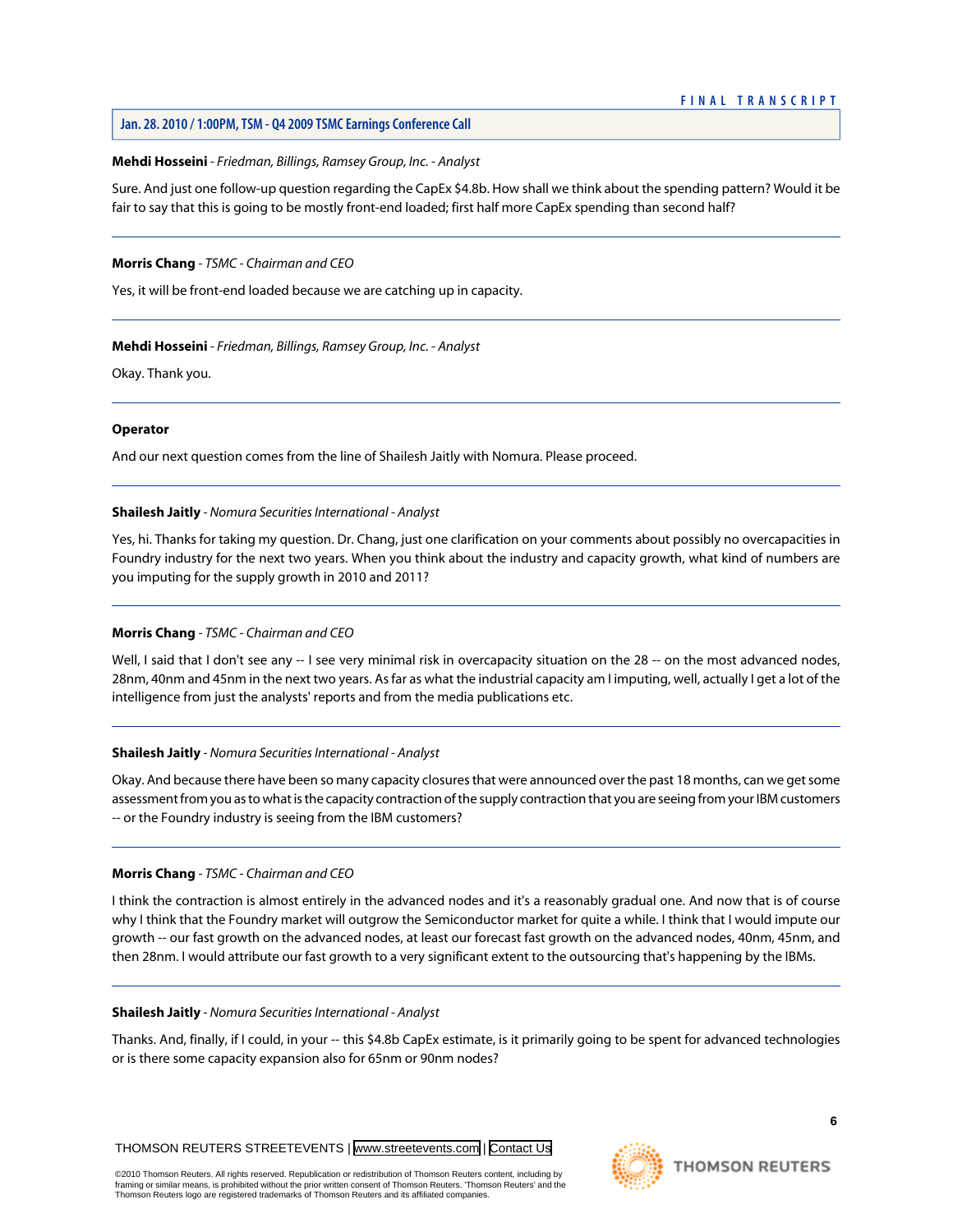# **FINAL TRANSCRIPT**

# **Jan. 28. 2010 / 1:00PM, TSM - Q4 2009 TSMC Earnings Conference Call**

# **Morris Chang** *- TSMC - Chairman and CEO*

There is some for the --- most of the --- I said that 94% is for advanced technologies and we include everything below 0.13 in advanced technologies but, however, most of the spending is on 40nm, 45nm and 28nm. But there is some that will be spent on 65nm and below.

#### **Shailesh Jaitly** *- Nomura Securities International - Analyst*

Sure. Thank you very much.

#### **Operator**

<span id="page-7-0"></span>And our next question comes from the line of Pranab Sarmah with Daiwa. Please proceed.

#### **Pranab Sarmah** *- Daiwa Institute of Research - Analyst*

Yes, thank you for taking my question. Dr. Chang, my question is could you give us a rough estimate what type of -- how many percentages of [shortage] on advanced capacity you're looking at, rather, how much percentage of your customer really has to push out their orders because you do not have enough capacity? And how you are managing those customers so that they don't go to the competitor?

#### **Morris Chang** *- TSMC - Chairman and CEO*

Well, right now I think it's very, very difficult, if not impossible, for them to go to another supplier because we are -- as I said, we are really by far the leading effective supplier that combines technological technology availability, yields and physical capacity.

#### **Pranab Sarmah** *- Daiwa Institute of Research - Analyst*

Okay. Could you give us rough idea, like what percentage of customers has to really push out the order, basically, or book-to-bill ratio on the advanced technology nodes?

#### **Morris Chang** *- TSMC - Chairman and CEO*

We have a term -- internal term that's called non-supported demand and it is -- right now, on the advanced nodes, it is a huge number.

#### **Pranab Sarmah** *- Daiwa Institute of Research - Analyst*

Okay, got it. Thank you very much.

#### **Operator**

And our next question comes from the line of Satya Kumar of Credit Suisse. Please proceed.

THOMSON REUTERS STREETEVENTS | [www.streetevents.com](http://www.streetevents.com) | [Contact Us](http://www010.streetevents.com/contact.asp)

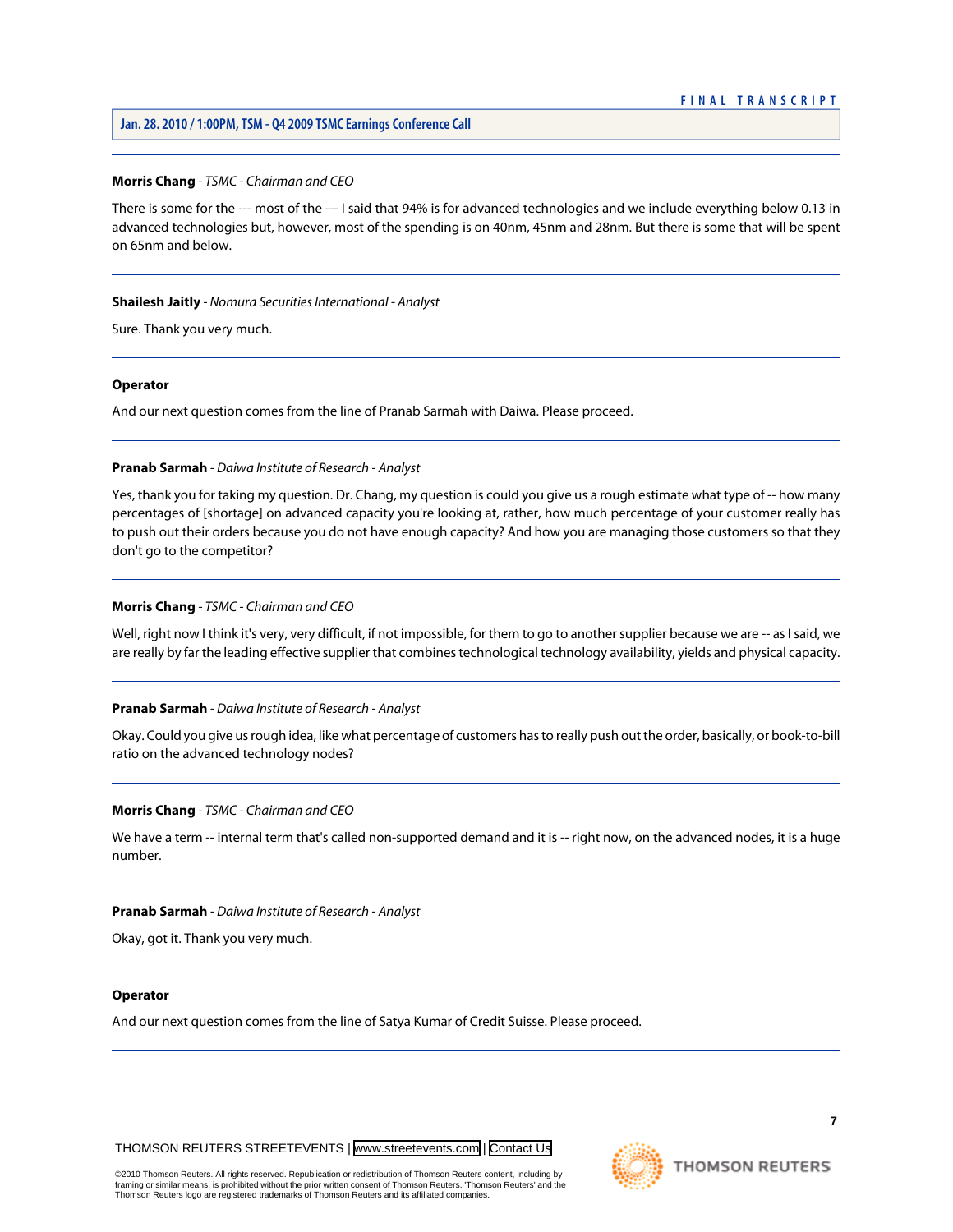<span id="page-8-0"></span>**Satya Kumar** *- Credit Suisse - Analyst*

Yes, hi, can you hear me?

**Lora Ho** *- TSMC - CFO*

Yes.

# **Satya Kumar** *- Credit Suisse - Analyst*

Yes. I have a question on your capital intensity. I think in the afternoon conference call, Dr. Chang, you mentioned that 300mm capacity would grow 34% year over year. If I look at the incremental 300mm capacity that you're adding over the last several years, and I look at the CapEx that you're spending, in 2007 and 2008 you were spending roughly about TWD70m of CapEx for every 1,000 Wafer starts of 300mm capacity. In 2009 and 2010 I calculate the number to be closer to TWD120m. I was wondering if you could add some commentary on why the CapEx required for every 1,000 Wafers starts of 300mm is going up, if at all.

And, secondly, if it is increasing, I was wondering if you'd be able to provide some color on any particular type of process technology, whether it's lithography or something else that's taking a bigger share, that's causing that trend.

# **Morris Chang** *- TSMC - Chairman and CEO*

I didn't get the second question.

# **Satya Kumar** *- Credit Suisse - Analyst*

The second question is, is there any particular process technology within this, like lithography or etch or something else, that's causing that trend of increasing capital intensity?

# **Morris Chang** *- TSMC - Chairman and CEO*

Well, first, yes, the capital intensity has increased with each node. The capital intensity of the 40nm, 45nm node is greater than the 65nm node. However, it's not so much greater as what your numbers indicated. Because when you said that the capital intensity in '07 and '08 was such and such, remember in those years the advanced node was 65nm and those years were already the later years of ramp up of 65nm. The capital intensity declines as we go down the learning curve on each node and, therefore, yes, the capital intensity of 45nm, 40nm is greater than the 65nm but not by so much as you said, as your numbers indicated.

And, by the same token, we expect that the initial capital intensity of 28nm will be quite high, but we expect the capital intensity to decline as the scale becomes larger. The first increment of capital in each node is always very, very expensive and then, by the time when we reach, for instance, 20,000 or 30,000 Wafers per month, and we add incremental capacity, that capital intensity becomes cheaper. And so we expect -- we have seen the same thing happening in the past and we expect it to be happening again.

And, now, as far as the source of equipment, well, litho I think -- it's really pretty much across the board, but I have to say that litho I think is probably the main contributor. Well, it's a greater contributor in increasing capital intensity than the rest of the tools.

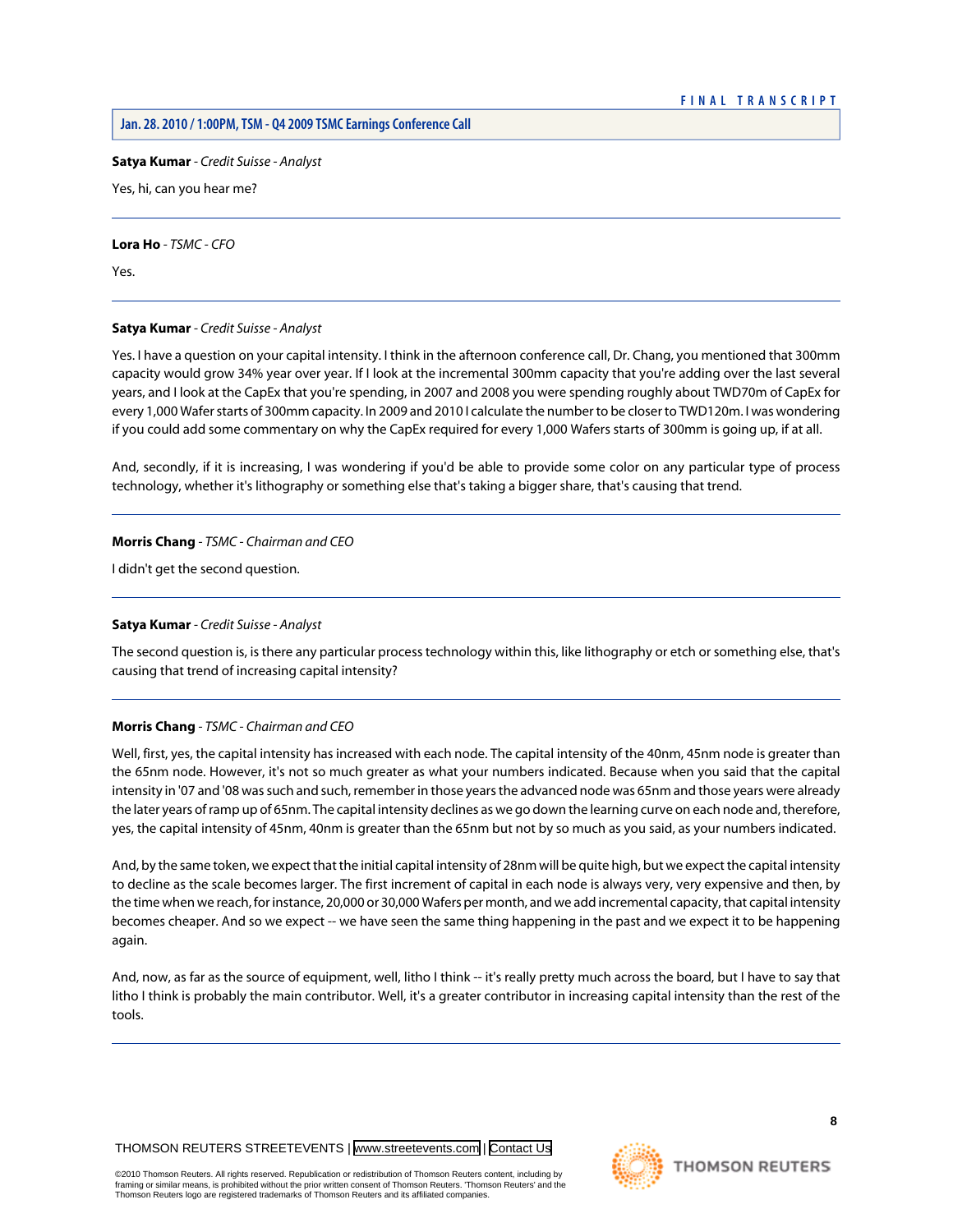# **Satya Kumar** *- Credit Suisse - Analyst*

Okay, thank you. One quick follow up, if I may? I was wondering if you'd be able to quantify what the spend might be in the first half versus second half in 2010 for CapEx.

And, secondly, you mentioned that inventories are reasonable for your customers. You mentioned that overcapacity is not an issue and you sound optimistic on growth. How should we think about your 2011 capital spending plans? Is this level that we're seeing in 2010 unusually high, or is that the type of level that we should think of as we look into next year? Thank you.

# **Morris Chang** *- TSMC - Chairman and CEO*

I would let the CFO answer the front-end loading or back-loading question.

On the 2011, I think that it's far too early to talk about that. I think that -- well, a lot of things where we're -- while we think we know approximately what's going to happen in the next two years, but there is a lot of variables there, so I think it's much too early to talk about 2011 capital spending now.

# **Lora Ho** *- TSMC - CFO*

Okay, your first question regarding the front-end loaded, our current forecast for the NTD4.8b it will be roughly 60% in first half and around 40% in second half.

# **Satya Kumar** *- Credit Suisse - Analyst*

Thank you very much.

# <span id="page-9-0"></span>**Operator**

And our next question comes from the line of J. J. Park with JPMorgan. Please proceed.

# **J.J. Park** *- JPMorgan - Analyst*

Good evening. Thanks for taking my question. Based on your guidance it seems to me that you have the very strong confidence for the 2010 outlook. Is it safe to assume that the current order visibility is much longer than what you experienced in the past?

# **Morris Chang** *- TSMC - Chairman and CEO*

Well, our orders are always just have about three or four months' visibility, but our forecasts -- the customers' forecasts to us -and, remember, these are customers -- most of these customers we consider to be partners and they consider us to be partners too. Their forecast visibility is considerably longer than the three months.

# **J.J. Park** *- JPMorgan - Analyst*

Okay. My second question, you mentioned that you expect the 13% capacity increase this year. Given some time lag between the CapEx increase and the actual capacity increase, it's going to be 2011 capacity growth could be higher than the level this year.

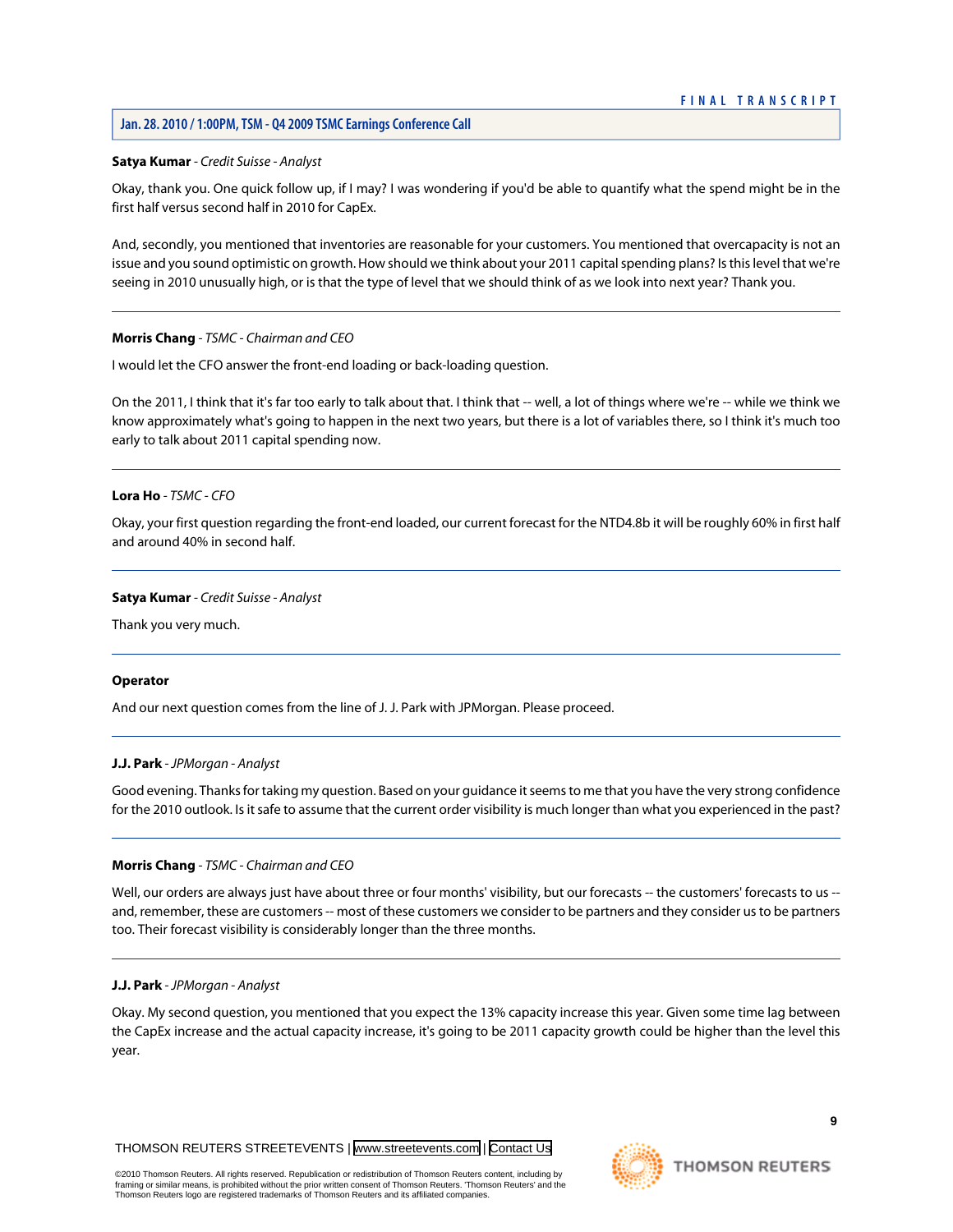#### **Morris Chang** *- TSMC - Chairman and CEO*

The CFO will answer this question.

#### **Lora Ho** *- TSMC - CFO*

It's 13% for this year. Actually, for next year we don't know yet. We have to see how the overall Semiconductor market is going to be in 2011.

# **J.J. Park** *- JPMorgan - Analyst*

Okay. Now, Lora, also the final question, can you provide us some color on the depreciation expense, given [minimal] CapEx increase this year?

#### **Lora Ho** *- TSMC - CFO*

Okay, with the \$4.8b CapEx this year we expect our depreciation will be increased by around 10% -- close to 10%. And this --

#### **J.J. Park** *- JPMorgan - Analyst*

Okay.

# **Lora Ho** *- TSMC - CFO*

-- I have one comment to your early question. This year \$4.8b, year-over-year total capacity increase by 13% but, for 12-inch only, it will increase by 34%.

# **J.J. Park** *- JPMorgan - Analyst*

Okay. Thank you very much.

#### <span id="page-10-0"></span>**Operator**

And our next question comes from the line of Steven Pelayo with HSBC. Please proceed.

#### **Steven Pelayo** *- HSBC - Analyst*

Yes. Last quarter's investor conference you spoke about your gross margins being governed because of the chamber matching issues in yields. I'm wondering if you can give us an update on that. You talked about it impacting your gross margin by as much as 150 basis points in the third quarter. Are those all fixed now? Can you quantify if there's been any impact in the fourth quarter and thoughts on how yields are potentially impacting your outlook going forward?

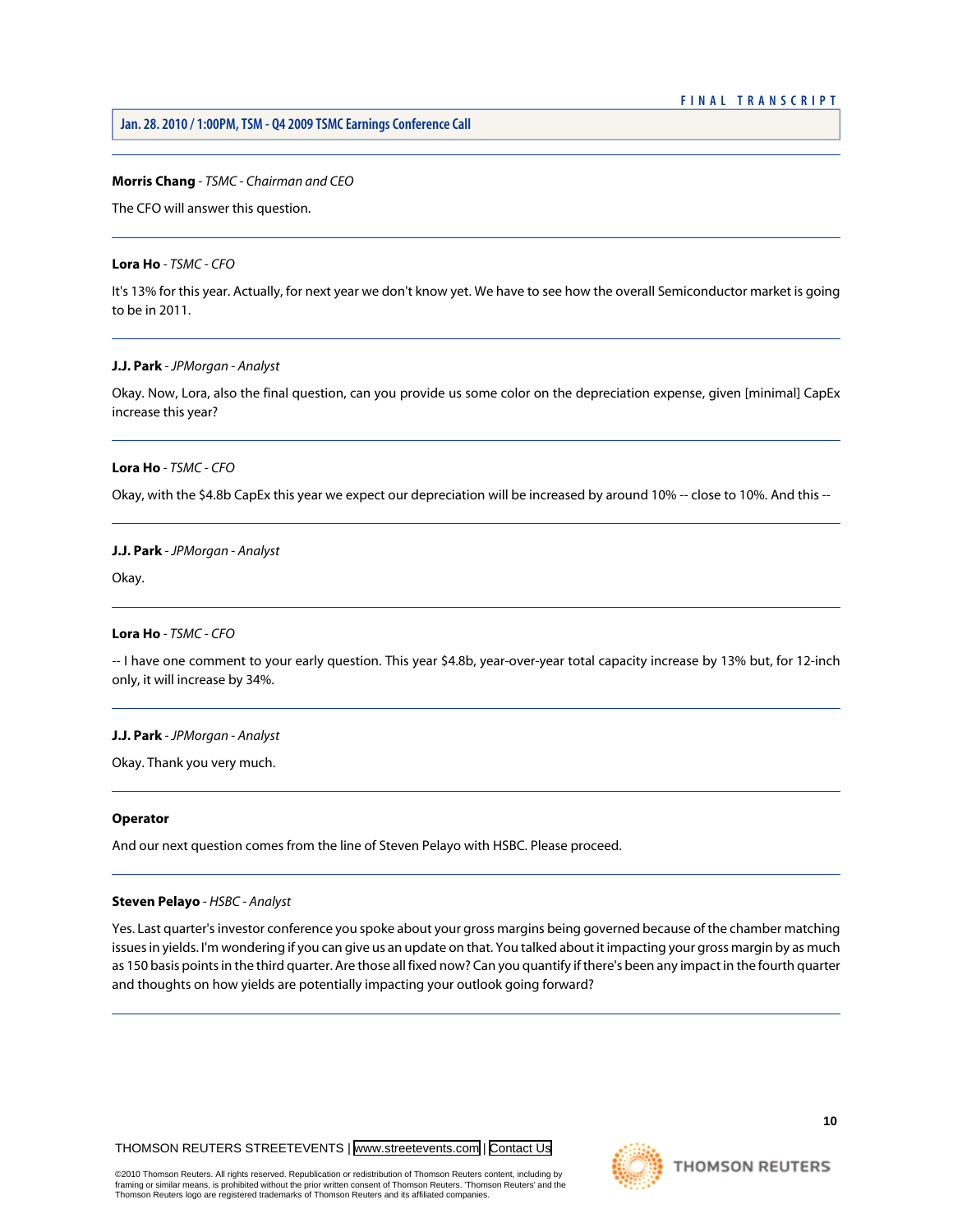# **Morris Chang** *- TSMC - Chairman and CEO*

The bad chamber, the chamber matching problem, has been completely fixed. Now, as I said, the yields actually have improved faster in the last three months, meaning, the fourth quarter. And that's because in the third quarter we did have this chamber matching problem and a couple of others too, but the chamber matching I think was a very serious problem in the third quarter. And that problem has been fixed.

Now, still, the 40nm, 45nm node is the pretty difficult one, and even now the profitability is below the corporate profitability. The gross margin is below the corporate level. But it's highly positive. It's not where that -- the -- it's not a case when we have a very, very bad situation. We just have a situation. Corporate average, you know, 48% in the fourth quarter, and it wasn't quite as high as that. And the first quarter we are guiding corporate average of --

**Lora Ho** *- TSMC - CFO*

47.5%

# **Morris Chang** *- TSMC - Chairman and CEO*

-- 47.5% and we are not -- we don't expect the 40nm 45nm node to be at that level. But basically there has been significant progress on the 40nm, 45nm node and I don't -- I can't identify a single problem that's killing us. I think that it's a general yield improvement program that we are doing.

# **Steven Pelayo** *- HSBC - Analyst*

Okay. And then maybe just one final question, which is, on the competitive front you really don't sound very worried in any way, but I guess Globalfoundries and Chartered are now completing their integration issues there. Have you see any changes in the competitive landscape? Are customers trying to leverage them off of you more? I know there's been some speculation they've been offering more discounted pricing, free masks, things like that. Have there been any changes in the competitive landscape in light of the combination?

# **Morris Chang** *- TSMC - Chairman and CEO*

Well, we consider -- we always respect our competitors, but the Globalfoundries and Chartered merger, well, we have competed with Chartered for a long time and, to me, Globalfoundries and Chartered is a case of one plus one equals to two, and not greater than two. And so we just compete with them calmly in our usual, hopefully, effective manner. Is there anything that I missed?

# **Steven Pelayo** *- HSBC - Analyst*

No, that's fine and all.

If I could just have one quick housekeeping for you, Lora. I noticed that your revenue by applications, it looks like you maybe reclassified some things there, more went into industrial and other. What was the thinking behind that and what changed?

# **Lora Ho** *- TSMC - CFO*

Well, if you refer to industrial and others, in the past we -- there's some applications it's between those segments, and we used to use [four rate] basis to allocate that revenue to Computer, Communication and Consumer. Now this time we have made it

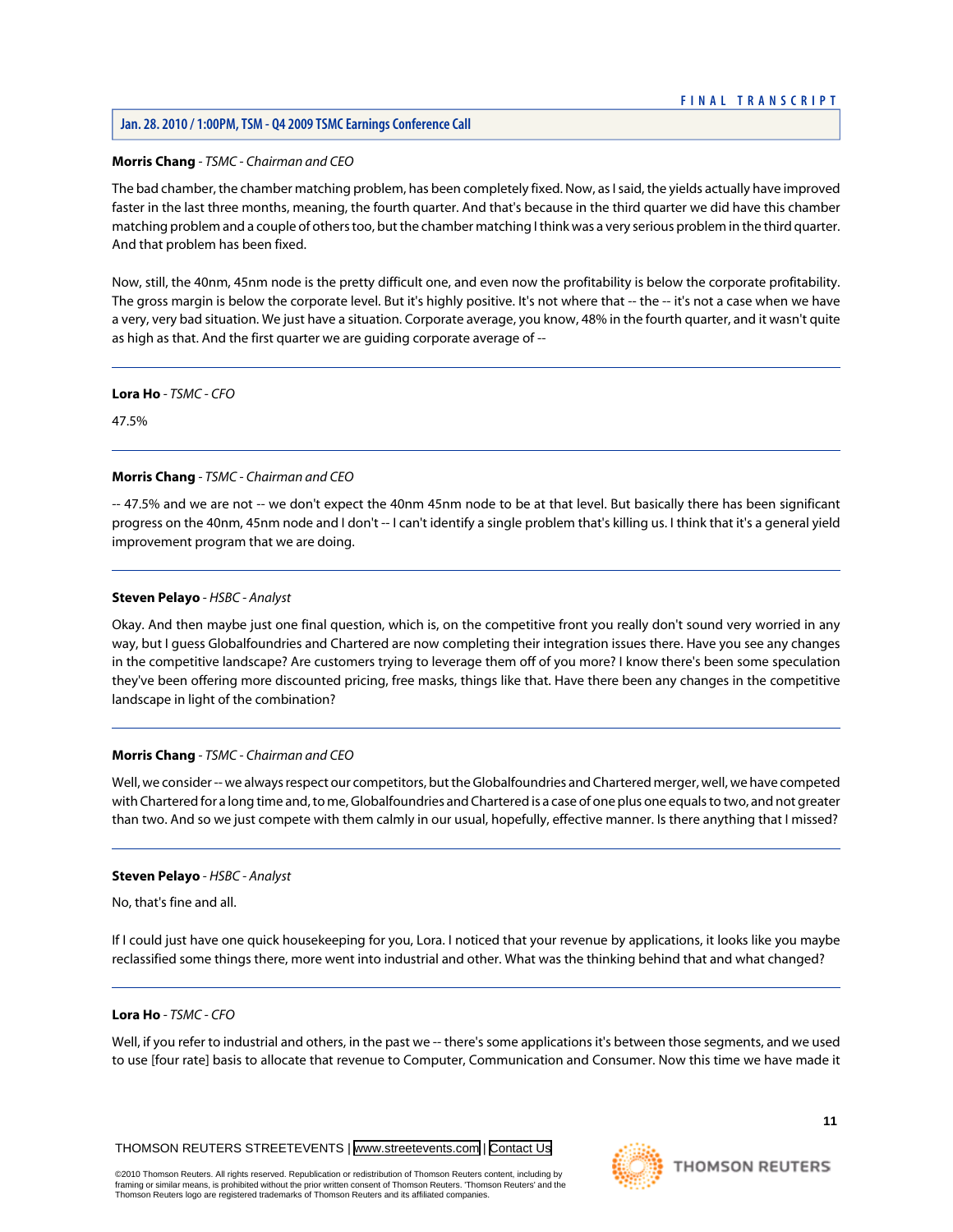more clear and clearly identified which segment it goes to, so we have some reclassification among the segments. That's why you have seen a greater number of industrial and others.

#### **Steven Pelayo** *- HSBC - Analyst*

Okay. Thank you.

# **Operator**

<span id="page-12-0"></span>And our next question comes from the line of Donald Lu with Goldman Sachs. Please proceed.

# **Donald Lu** *- Goldman Sachs - Analyst*

Yes, Dr. Chang, I would like to say -- ask the progress for high-k/metal-gate and whether that would be a significant technology for TSMC.

# **Morris Chang** *- TSMC - Chairman and CEO*

in the 28nm node very much so, and the progress is good. As I said, the progress on the 28nm node is good and that definitely includes high-k/metal-gate and, in fact, high-k/metal-gate is very, very important in that node.

#### **Donald Lu** *- Goldman Sachs - Analyst*

Great. Thank you.

#### **Operator**

And our next question comes from the line of Mehdi Hosseini. Please proceed.

# **Mehdi Hosseini** *- Friedman, Billings, Ramsey Group, Inc. - Analyst*

Yes, thanks. Two follow-up questions. Dr. Chang, earlier on you talked about shortages of capacity or maybe rather not -- you don't see any excess capacity over the next two years. I want to better understand this comment. Does your commentary reflect continued improvement in demand or just overall capacity being added in a rational way, or both? I would really appreciate it if you could provide us with more color as to how you come up with this conclusion.

And then my second question has to do with the Foundry growth of 29% this year. And to what extent do you expect TSM to be able to outgrow the Foundry industry growth in 2010?

# **Morris Chang** *- TSMC - Chairman and CEO*

All right, the first question, I said that I saw minimal risk in overcapacity on the most advanced nodes, which are 28nm, 40nm and 45nm, in the next two years. And now, your question, where do I, how do I and why do I say it, is it because of increase in demand and so on? Well, it is increase in demand as already reflected in my forecasts of the end market and my forecasts of the world Semiconductor market and my forecasts of the world Foundry market. We are forecasting the world Foundry market to grow by 29%, as you already mentioned, and the Semiconductor market to grow by 18%.

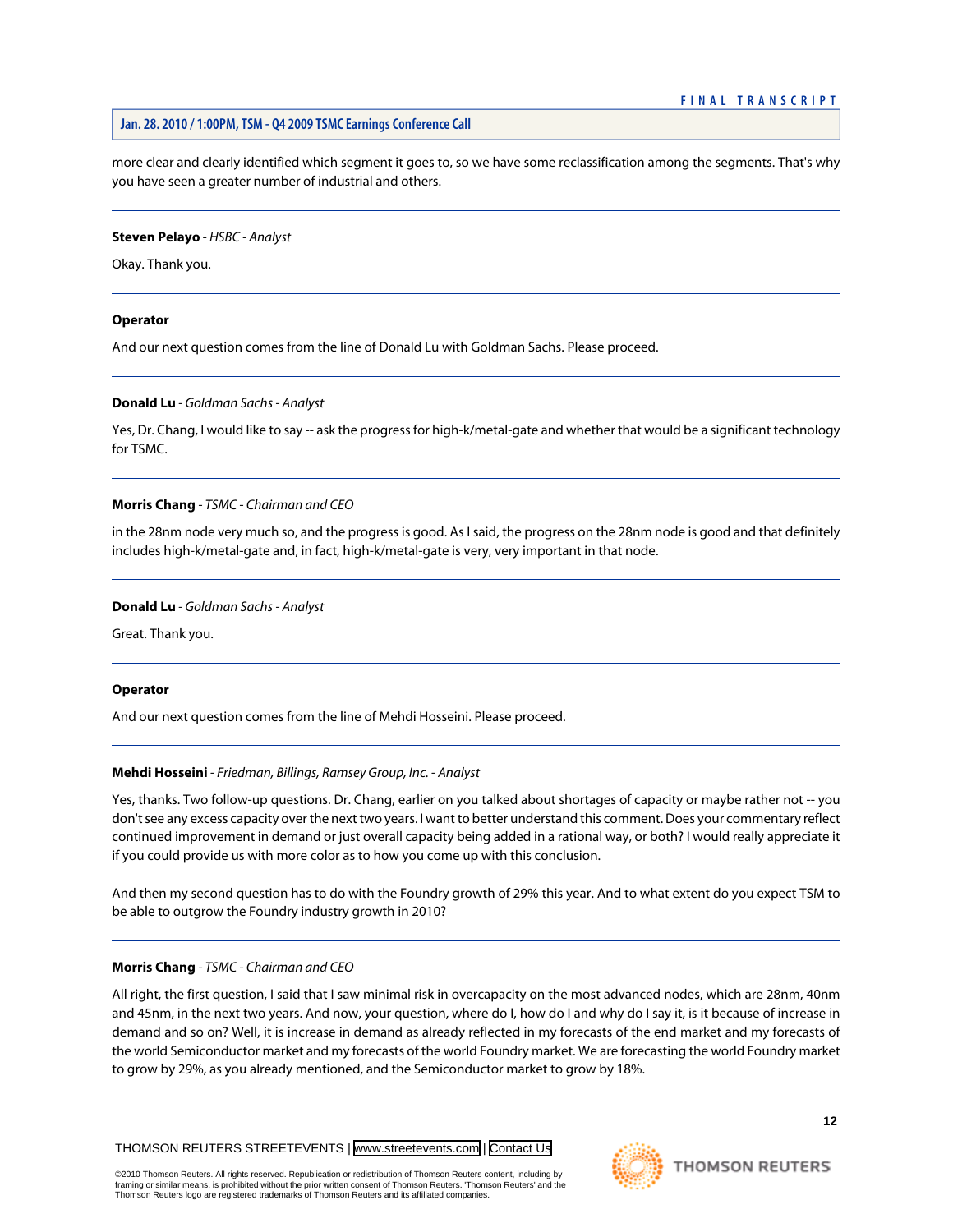Now, your second question, how much are we going to outgrow the Foundry market? Our goal is to outgrow it and I'm not prepared to say at this point how much we will outgrow it. Our goal is to outgrow it. I'm not prepared -- I will be guiding this year's revenue to you if I told you and I am not prepared to do that yet.

# **Mehdi Hosseini** *- Friedman, Billings, Ramsey Group, Inc. - Analyst*

Sure, understood. And then maybe another way to ask the same question is how should we think about exiting 2010? In other words, a year from now when you report the Q4 of 2010 should we expect a significant year-over-year growth, or is the majority of this 29% Foundry growth is going to happen because of the better-than-seasonal first half?

# **Morris Chang** *- TSMC - Chairman and CEO*

Well, my present forecast as to how we are going to exit for 2010, my present forecast is that we will have a smooth exit. I'm not forecasting a crash as we exit 2010. I think it will be a smooth exit. Actually, our forecast for 2011 is -- certainly, it's not alarming but I'm not really prepared to quantify that.

# **Mehdi Hosseini** *- Friedman, Billings, Ramsey Group, Inc. - Analyst*

Sure. The reason I ask it this way is if your capacity is growing by 13% this year and --

# **Morris Chang** *- TSMC - Chairman and CEO*

That's total capacity. Remember now, you know, we also have to talk about the 12-inch capacity. 12-inch actually is almost synonymous with advanced nodes.

# **Mehdi Hosseini** *- Friedman, Billings, Ramsey Group, Inc. - Analyst*

Right, right. And the majority of the CapEx is spent in the first half, then I'm just trying to better understand the run rate as we exit the 2010, and a better understanding 2011. That's where it leads to my questions; a better understanding how this capacity, the \$4.8b CapEx, how's it going to impact capacity growth as we exit 2010?

# **Morris Chang** *- TSMC - Chairman and CEO*

Well, I think we will have greater capacity in 2011 than we have in fourth quarter 2010, that's for sure. But the front loading of the capital spending this year means that the residual stuff is not going to be a tail wagging the dog, I think. And, now, we have encompassed the 2011 capacity in our longer-range forecast and, as I said, we have also forecast 2011 to be a reasonably good year, a pretty good year, so I'm not -- at this point I'm not worried at all.

# **Mehdi Hosseini** *- Friedman, Billings, Ramsey Group, Inc. - Analyst*

Okay, great. Thanks so much.

# **Operator**

And our next question comes from the line of Shailesh Jaitly with Nomura. Please proceed.

THOMSON REUTERS STREETEVENTS | [www.streetevents.com](http://www.streetevents.com) | [Contact Us](http://www010.streetevents.com/contact.asp)

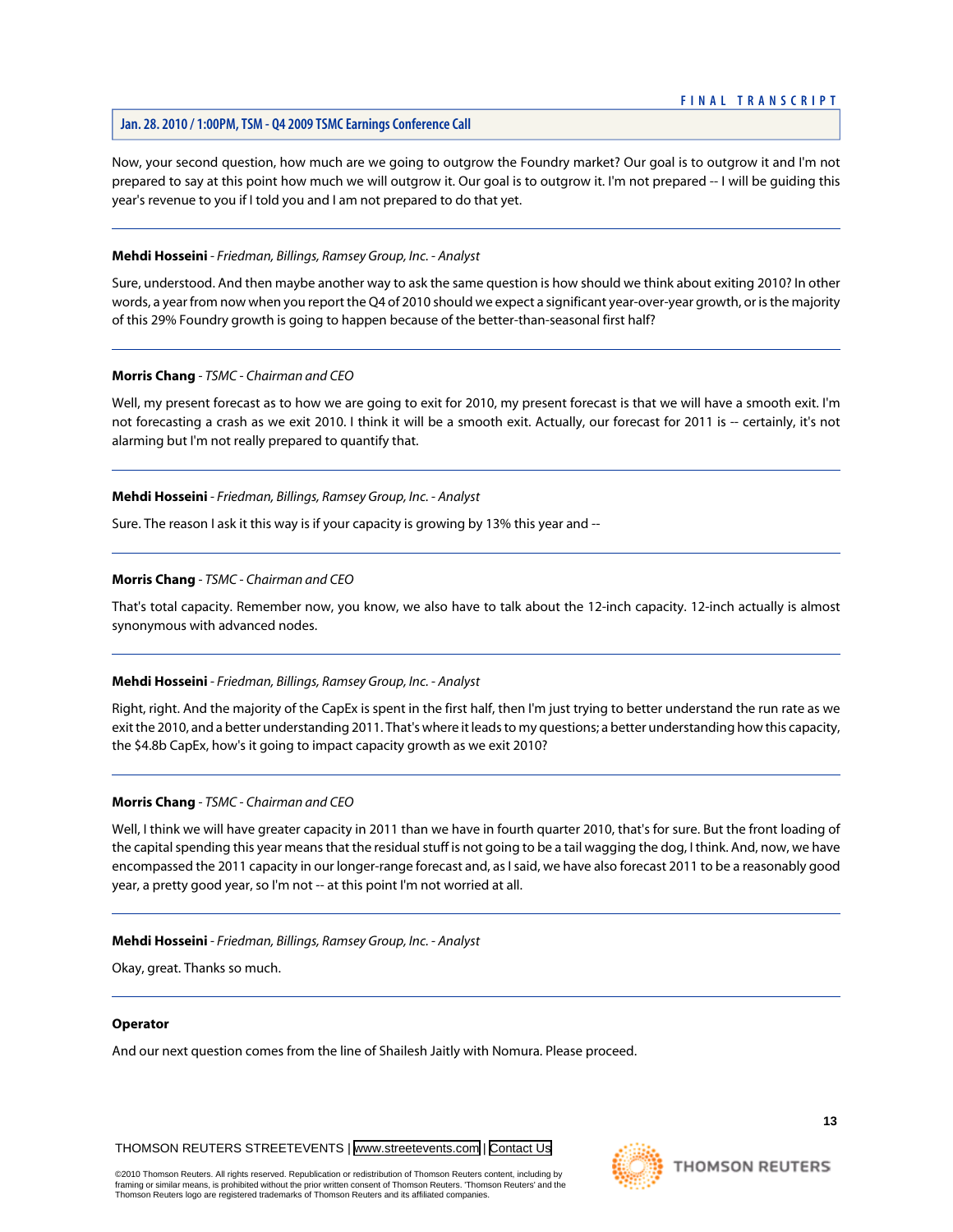#### **Shailesh Jaitly** *- Nomura Securities International - Analyst*

Yes, hi. If you could help provide some color on Japanese customer engagement, as to how the progress is there, particularly keeping the massive restructuring which is going on in Japan in mind.

# **Morris Chang** *- TSMC - Chairman and CEO*

We are engaging with most of the major customers, most of the major companies that plan to outsource. Outsourcing from Japan has been relatively small, but we are engaging with most of them and I really shouldn't be -- you probably know about Fujitsu which was a new engagement and a pretty important one, and that one has been announced. The others I think we are in pretty active discussions, but I don't want to go into details on those yet.

#### **Shailesh Jaitly** *- Nomura Securities International - Analyst*

Has this side of the business become substantial enough that you could possibly help quantify this?

**Morris Chang** *- TSMC - Chairman and CEO*

That we could what?

**Lora Ho** *- TSMC - CFO*

Quantify.

#### **Morris Chang** *- TSMC - Chairman and CEO*

That business is still smaller than our European business.

#### **Shailesh Jaitly** *- Nomura Securities International - Analyst*

And how big is European business?

# **Lora Ho** *- TSMC - CFO*

Well, I think you can check that out on our management -- quarterly management report where we have customer breakdowns by region.

#### **Shailesh Jaitly** *- Nomura Securities International - Analyst*

Sure, thanks, Lora. And about this capacity growth, right, because order growth has been very strong, even from memory, guys. I was wondering whether you are seeing any parts of the supply chain there, particularly the critical immersion tools where the lead times are stretching. And if you could help quantify where are the lead times currently.

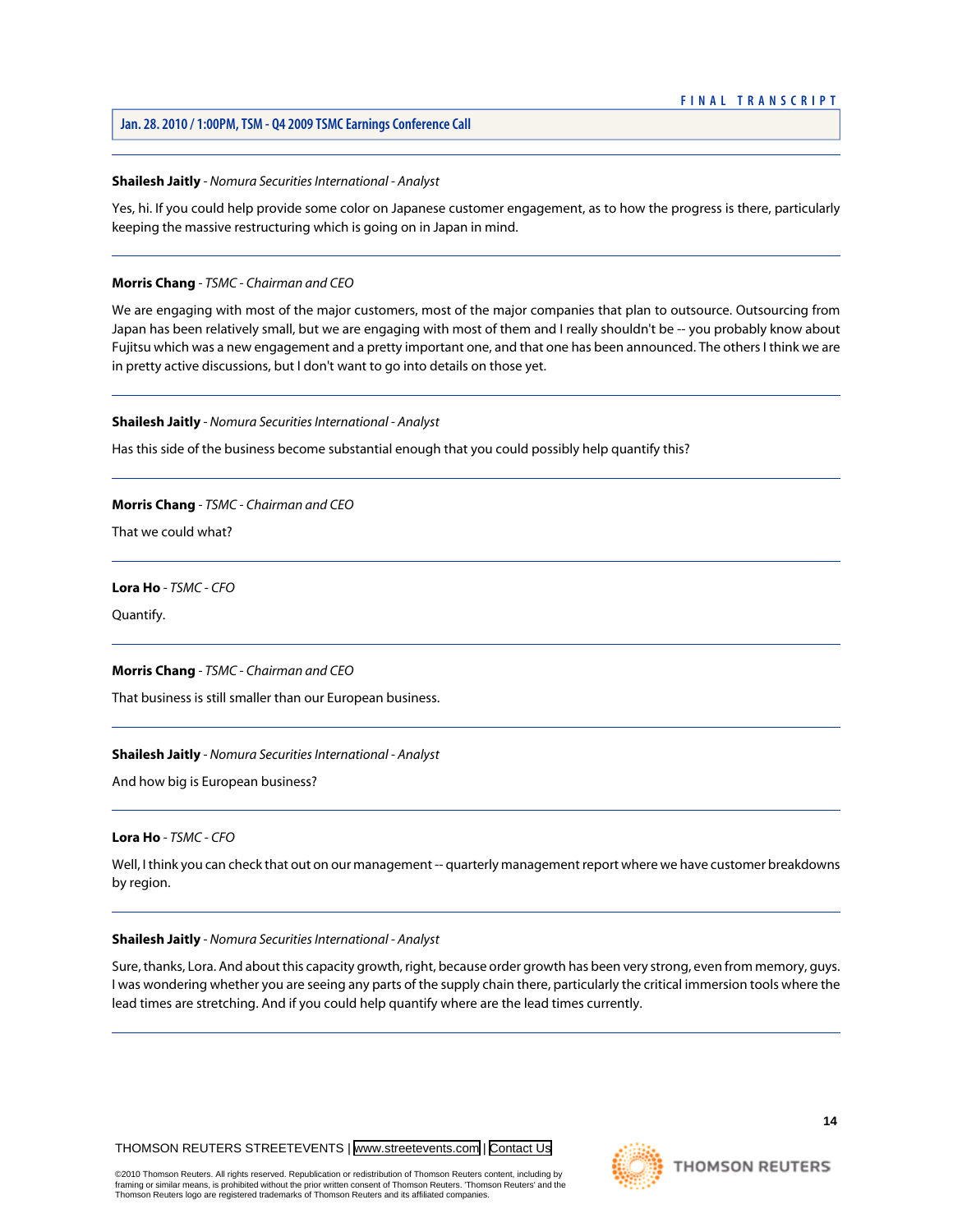# **Morris Chang** *- TSMC - Chairman and CEO*

Indeed, the lead time of our equipment suppliers, in particular the litho supplier, indeed, the lead time has been a problem, but I also think that because of the very fact that we are a pretty big customer with them -- we practice this partnership concept upstream and downstream; downstream with our customers and upstream with our major suppliers. And because of the partnership we have built with our leading equipment suppliers, I believe that we have an advantage in getting shortest lead time from them.

#### **Shailesh Jaitly** *- Nomura Securities International - Analyst*

Okay. And just to get some assessment, and that will also help us understand better what previous gentleman was asking, is it in excess of six months now, the lead times for litho tools?

# **Lora Ho** *- TSMC - CFO*

The lead time for us is three to five months. Litho will be higher. If you talking about immersion, it's even longer.

#### **Shailesh Jaitly** *- Nomura Securities International - Analyst*

Okay, thanks, Lora.

# **Elizabeth Sun** *- TSMC - Head, IR*

Operator, I think in the interests of time, since this has been running just about over an hour, we will just limit the question to the next caller. Thank you.

#### <span id="page-15-0"></span>**Operator**

Sure. And our next caller comes from the line of Michael Chou with Deutsche Bank. Please proceed.

### **Michael Chou** *- Deutsche Bank - Analyst*

Hi, Dr. Chang, I would like to see if you can give some color regarding the 40nm sales portion for this year?

#### **Morris Chang** *- TSMC - Chairman and CEO*

40nm --?

#### **Michael Chou** *- Deutsche Bank - Analyst*

Sales portion for this year.

**Lora Ho** *- TSMC - CFO*

Can you say that again, Michael? You mean percent of revenue?

THOMSON REUTERS STREETEVENTS | [www.streetevents.com](http://www.streetevents.com) | [Contact Us](http://www010.streetevents.com/contact.asp)

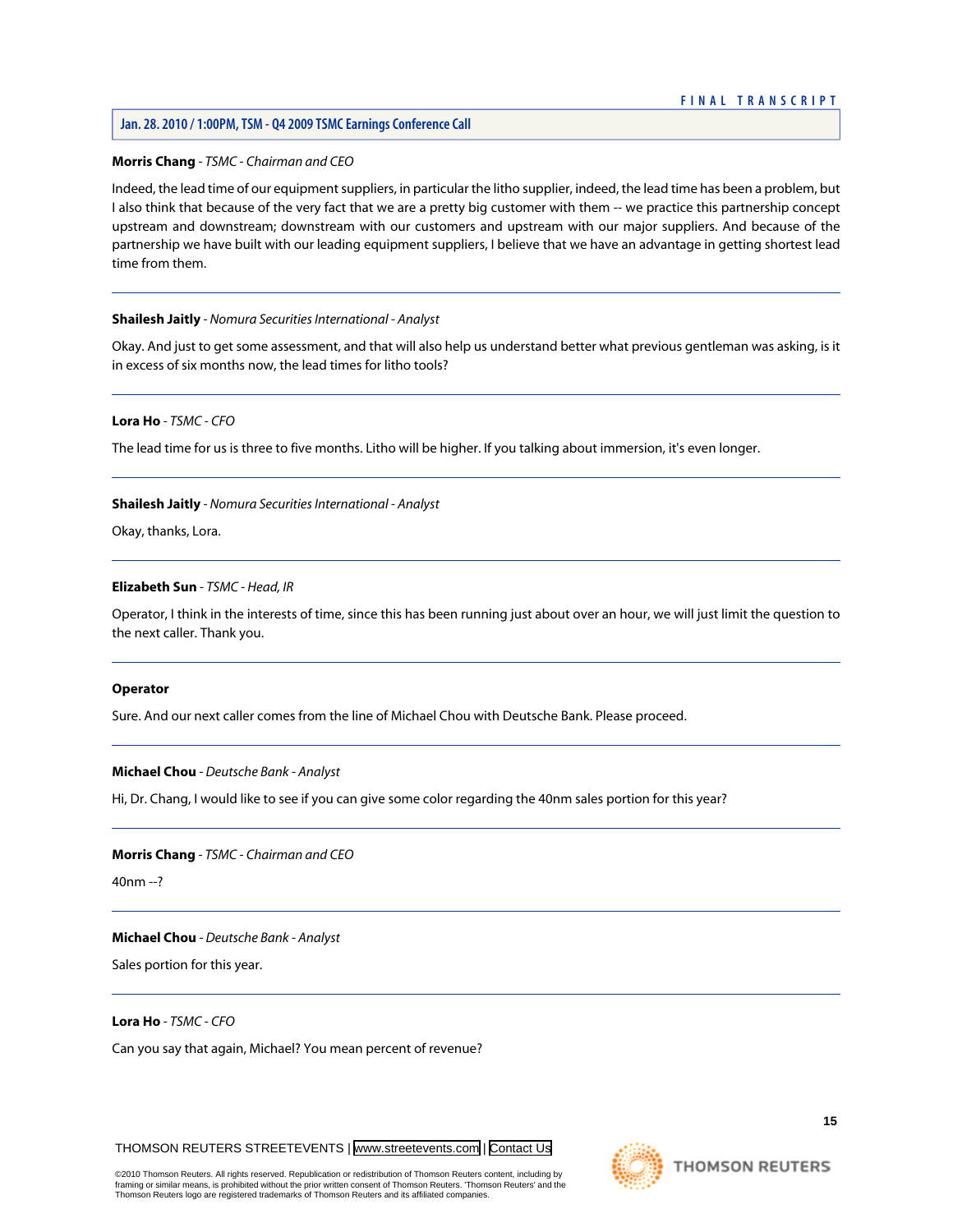#### **Michael Chou** *- Deutsche Bank - Analyst*

Yes, percentage of revenue.

# **Lora Ho** *- TSMC - CFO*

We had 9% for the fourth quarter '09 and this will be the second year we'll ramp the 40nm, and it will go up quarter by quarter, but I probably cannot give you quantity -- quantify the number at this moment.

#### **Michael Chou** *- Deutsche Bank - Analyst*

Thank you.

**Morris Chang** *- TSMC - Chairman and CEO*

(Multiple speakers). It will go up from the 9% that we had in the fourth quarter, [everything].

#### **Michael Chou** *- Deutsche Bank - Analyst*

Okay. In last conference Dr. Chang highlighted it could be maybe mid-teens of the 2010 revenue. Is that still the case, or do you think it will be challenging to reach that kind of number?

# **Lora Ho** *- TSMC - CFO*

No, it's not a challenging number. Given our capacity build up and our customer engagement, 40nm is pretty strong. We're still with a view it's going to be, well, 15% or higher.

**Morris Chang** *- TSMC - Chairman and CEO*

Did you say mid-teens for the whole year?

**Michael Chou** *- Deutsche Bank - Analyst*

Yes.

**Morris Chang** *- TSMC - Chairman and CEO*

I don't consider that to be very challenging.

**Michael Chou** *- Deutsche Bank - Analyst*

Thank you. I have no questions, thank you.